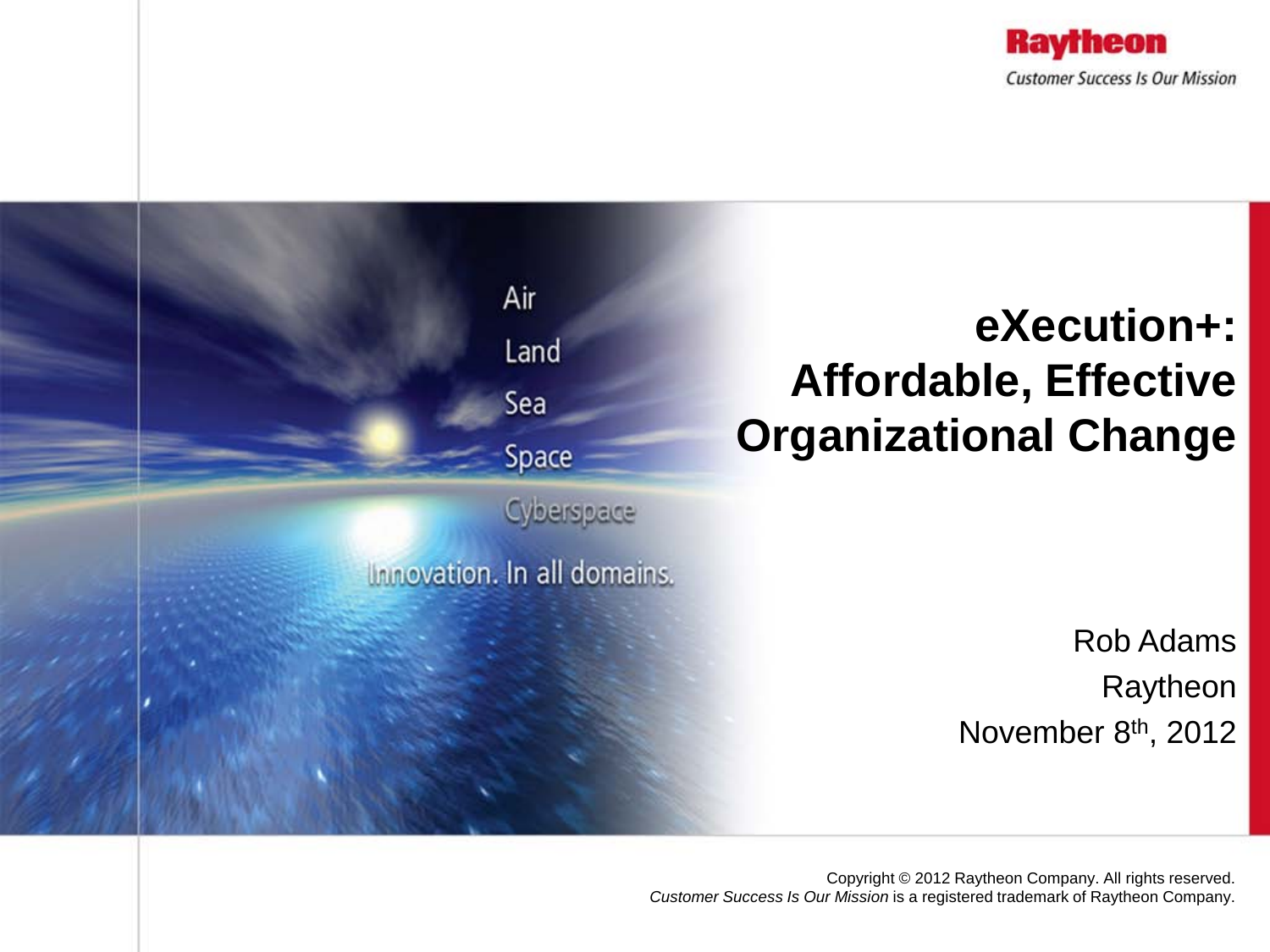

# **Agenda**

- Context: Overview of Raytheon
- What is eXecution+? (Principles & Story)
- Focus on the Most Critical Business Needs
- Understand How & Why We Do What We Do
- **Disseminate Best Practices Across the Business**
- One Deployment Methodology for Improvements
- Surface Barriers & Break Them Down
- **Summary**
- Conclusions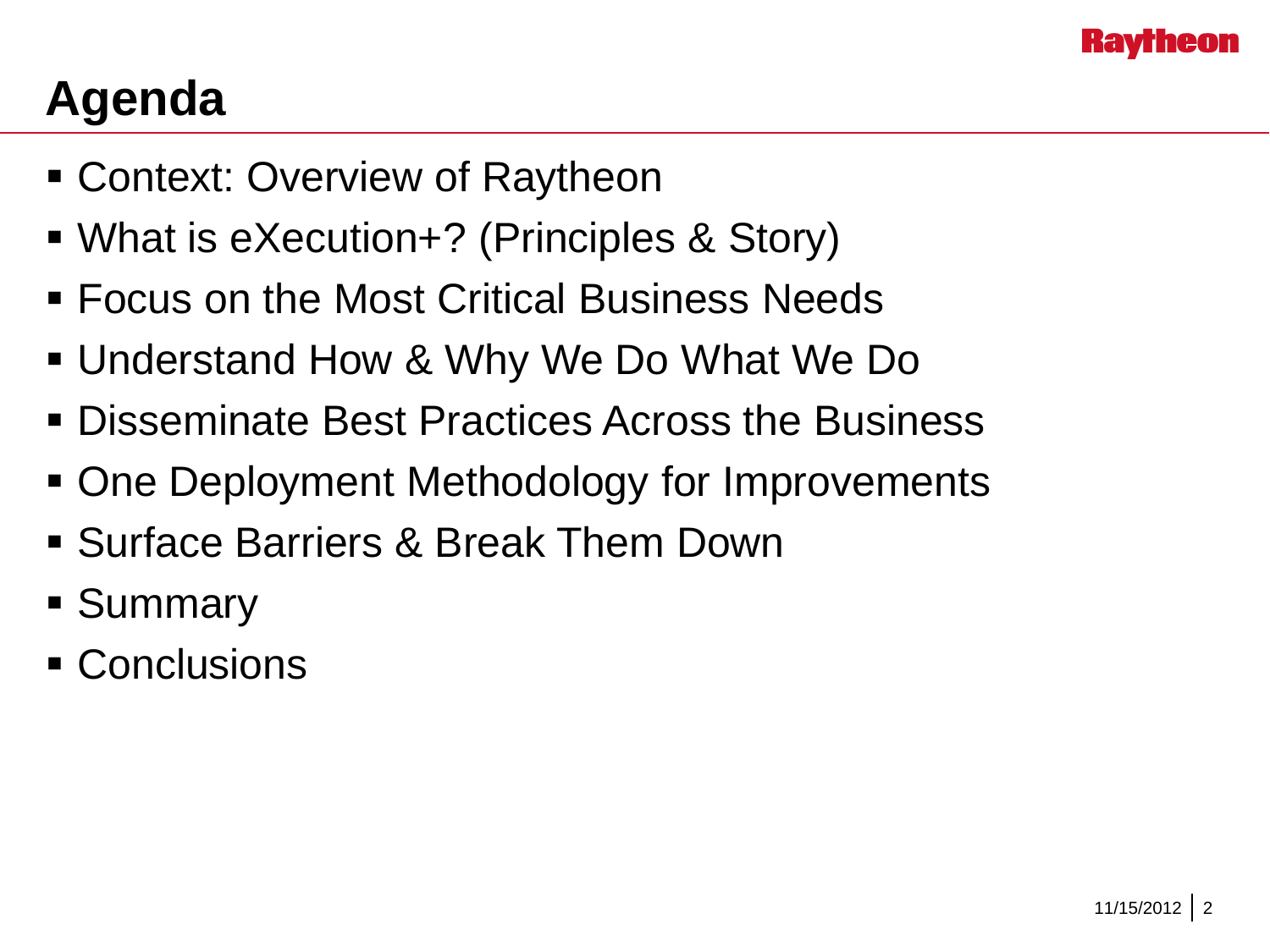#### **Raytheon**

# **Context: An Overview of Raytheon**



- **Six Major Businesses**
	- Integrated Defense Systems
	- Intelligence & Information Systems
	- Missile Systems
	- **Network Centric Systems (NCS)**
	- Raytheon Technical Services
	- Space & Airborne Systems

### **NCS at a Glance**

Approximately 11,700 employees Approximately 4,900 engineers \$4.5 billion in 2011 revenue Over 1,300 programs in 72 countries Headquarters in McKinney, Texas

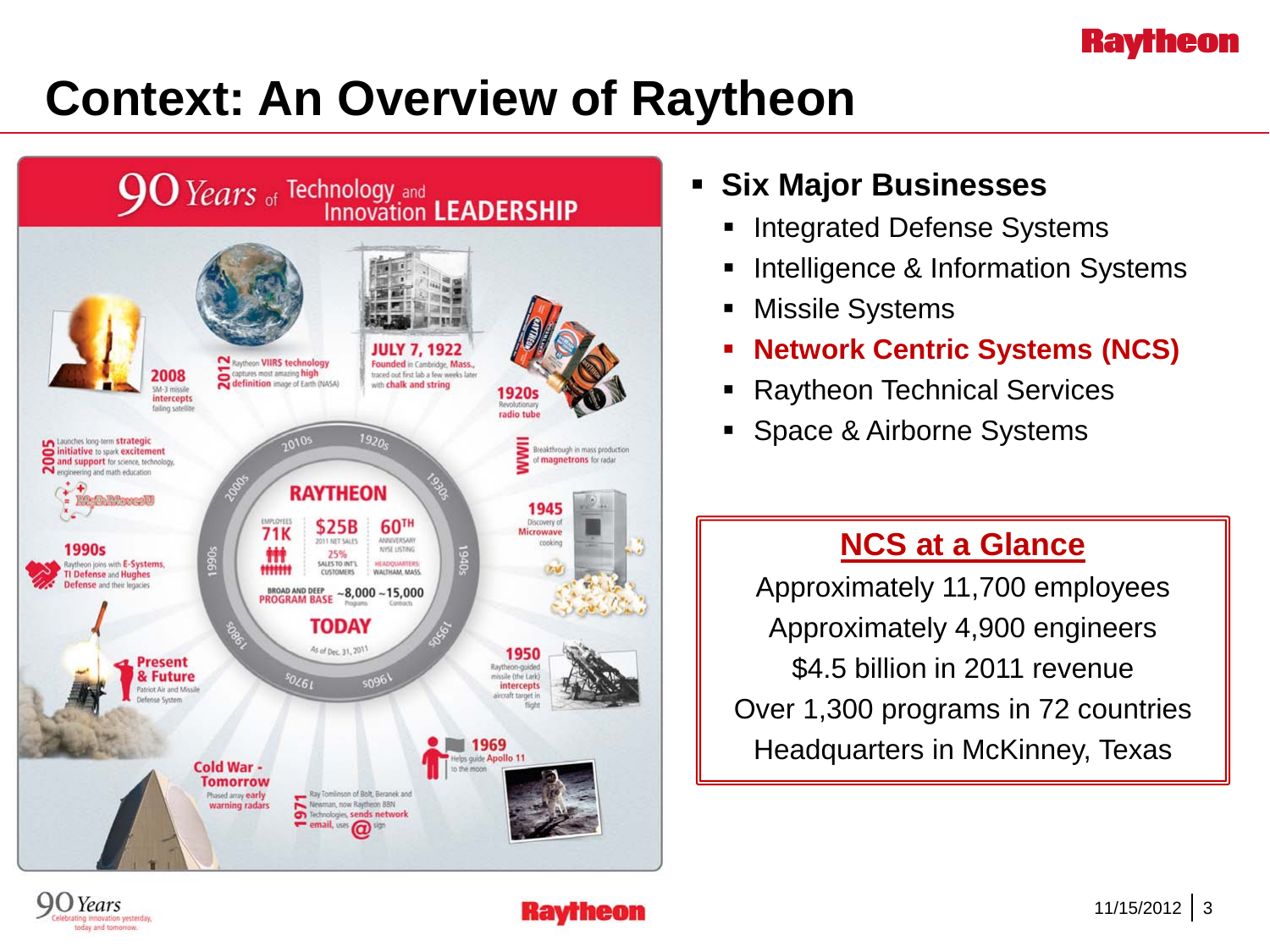#### **Kaytheon**

# **eXecution+ (X+) is…**



#### **eXecution+ & CMMI for Development v1.3**

Causal Analysis & Resolution

Organizational Process Focus

Organizational Process Performance

Quantitative Project Management

#### **Why is it called eXecution+?**

Engineering is all about the decisions made by engineers about how to do things (execution). We have some of the smartest people in the world, but we still have problems and our competitors continue to advance – we must keep raising our game (+). The x-factor is the effective and efficient application of engineering methods to solve problems – not compliance and not the way we've always done things (capital "X").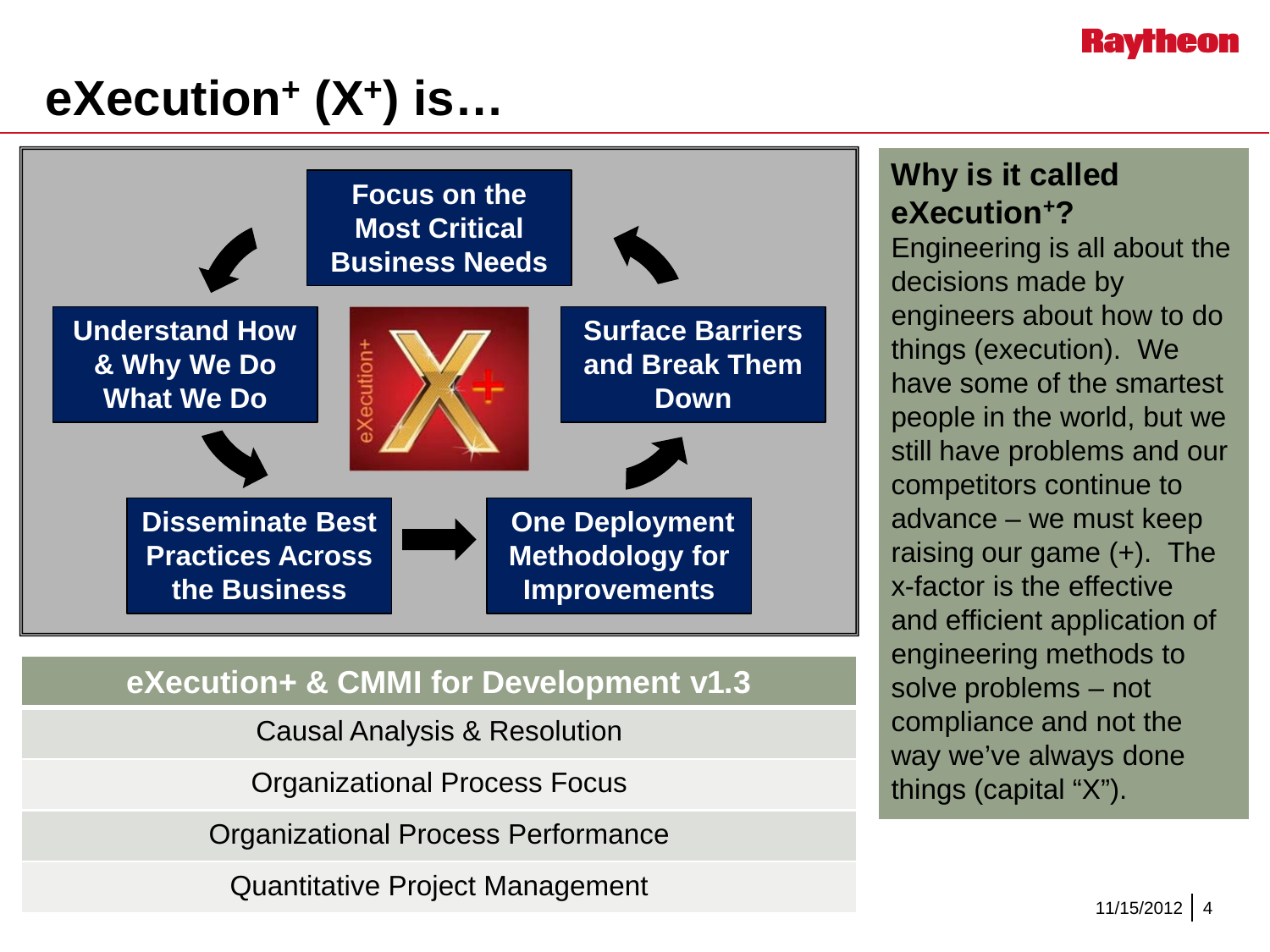## **Focus on the Most Critical Business Needs**

## **The eXecution+ Difference**

- Before anything else, decide what good looks like for the process
	- Not only from org process also industry best practice and lessons learned
	- Ex. How should we manage requirements?
- Decompose the process into specific behaviors
	- $-$  Ex. Requirements Management = Update When Changed, Use Tool, Use Scripts, etc.
- **Determine specific behaviors the** organization does and does not do well
	- Quantitative & qualitative data some things are difficult to measure
- **Prioritize specific behaviors to fix**

## **Key Principles**

- Align everyone on good (vision)
- Doing something and doing it well are different
- Organizational change capability / bandwidth is limited

- Pareto the behaviors driving performance – there may be one or two with the most impact
- Use data from existing metrics or surveys: the law of inertia applies to organizations too – the org is not likely to have improved while no one was watching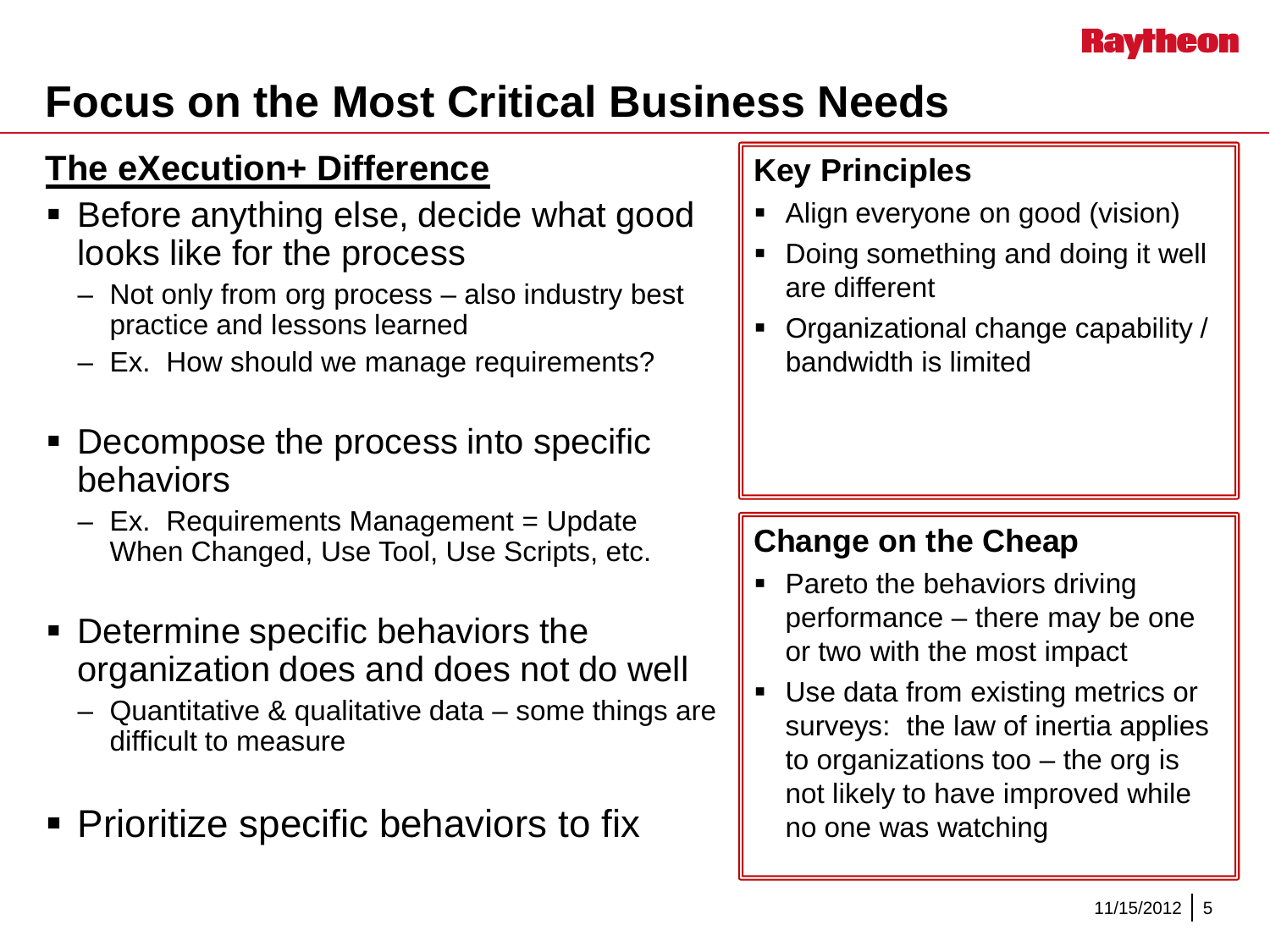## **Understand How & Why We Do What We Do**

## **The eXecution+ Difference**

- Material is designed from the vantage point of three types of consumers:
	- Novice: Not an expert and they know it
	- Practitioner: Conversant and may or may not consider themselves experts
	- Expert: Resource sought by others
- Integrate material in one place
	- Use self-assessment questions to quickly provide feedback on user expertise level
	- Excerpt key behaviors on one page don't make users dig through documentation
- **Use different roles to review content** 
	- Technical Writers, Communications, & Novice **Engineers**
	- Single "editor" for content to ensure standards

## **Key Principles**

- **F** Teach the how and the why
- Put everything in one place accessible at any time
- Provide feedback on learning & performance
- Use templates to maintain common look and feel

- Look for and link to existing material to reduce sustaining costs
- Use online mediums: inexpensive and on demand
- If instructor training is necessary, do it once and video it for on demand access later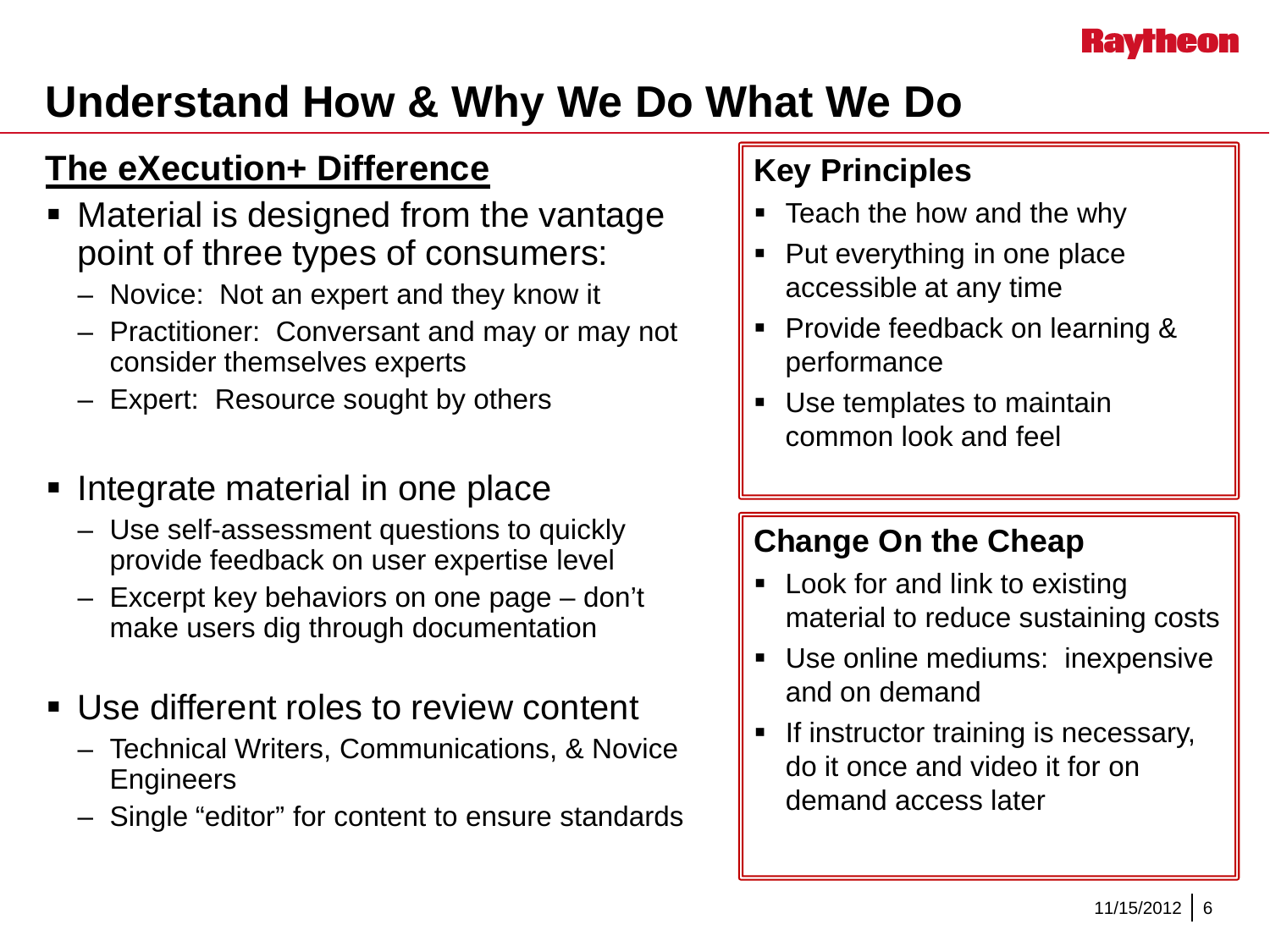

# **Model for Online Educational Content**

**Page Footer**

| <b>Page Header</b> |                                                                                                                                           |                                                                              | eXecution + Feature pages are web                                                                                                                                                                                                                                                                                                                                                                        |
|--------------------|-------------------------------------------------------------------------------------------------------------------------------------------|------------------------------------------------------------------------------|----------------------------------------------------------------------------------------------------------------------------------------------------------------------------------------------------------------------------------------------------------------------------------------------------------------------------------------------------------------------------------------------------------|
| Left<br><b>Nav</b> | <b>Title</b>                                                                                                                              |                                                                              | pages internally hosted that provide<br>focused content, moderated by                                                                                                                                                                                                                                                                                                                                    |
|                    | <b>Lead Story</b>                                                                                                                         | Description,<br>Purpose, &<br><b>Benefits</b>                                | subject matter experts, explaining<br>critical Engineering behaviors<br>necessary for business success.<br>• Provides a one-stop shop for<br>information on a particular topic<br>• Saves time by integrating<br>information found in various<br>sources into one location<br>Explains How & Why we do what<br>we do<br>Teaching tool focused on learning<br>and self-evaluation rather than<br>measures |
|                    | <b>Self Assessment Questions</b><br>& Short Answers<br><b>Getting Started</b><br><b>Field Guides / Other Useful</b><br><b>Information</b> | <b>Access Now:</b><br><b>Resources List</b><br><b>SME List</b><br><b>FAQ</b> |                                                                                                                                                                                                                                                                                                                                                                                                          |
|                    |                                                                                                                                           |                                                                              |                                                                                                                                                                                                                                                                                                                                                                                                          |

Think of each X+ Feature Page as an "Online SME" available 24/7.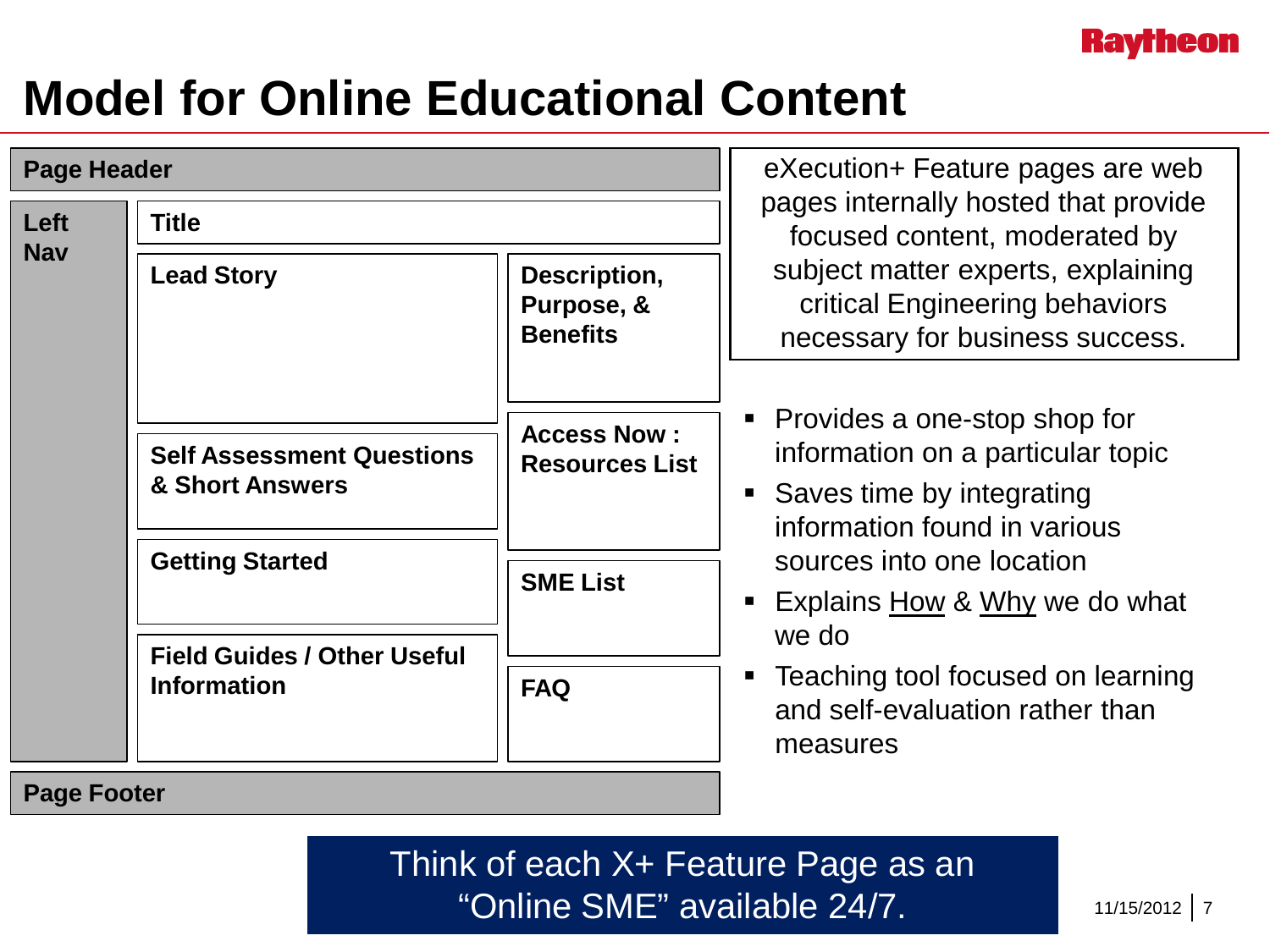# **Disseminate Best Practices Across the Business**

## **The eXecution+ Difference**

- In hierarchical organizations, email from the top does not always communicate
	- Use as many mediums as possible
- Make the functional and informal organization communication chains work
	- Can't go around it: Front-line leaders are key
- Communicate frequently it takes a long time for the message to sink in
- When dealing with process, people tend to assume the worst – more bureaucracy
	- Always communicate the benefits of performing a particular action (not getting fired is not a benefit)

#### **Key Principles**

- People rely on input from their immediate supervisor to gauge importance
- People consume information in different ways – communicate using different ways
- Over communicate and then communicate again

- Buy lunch and people will attend (on their own time) vs. all hands type activities
- Get the functional chain to work they already have recurring meetings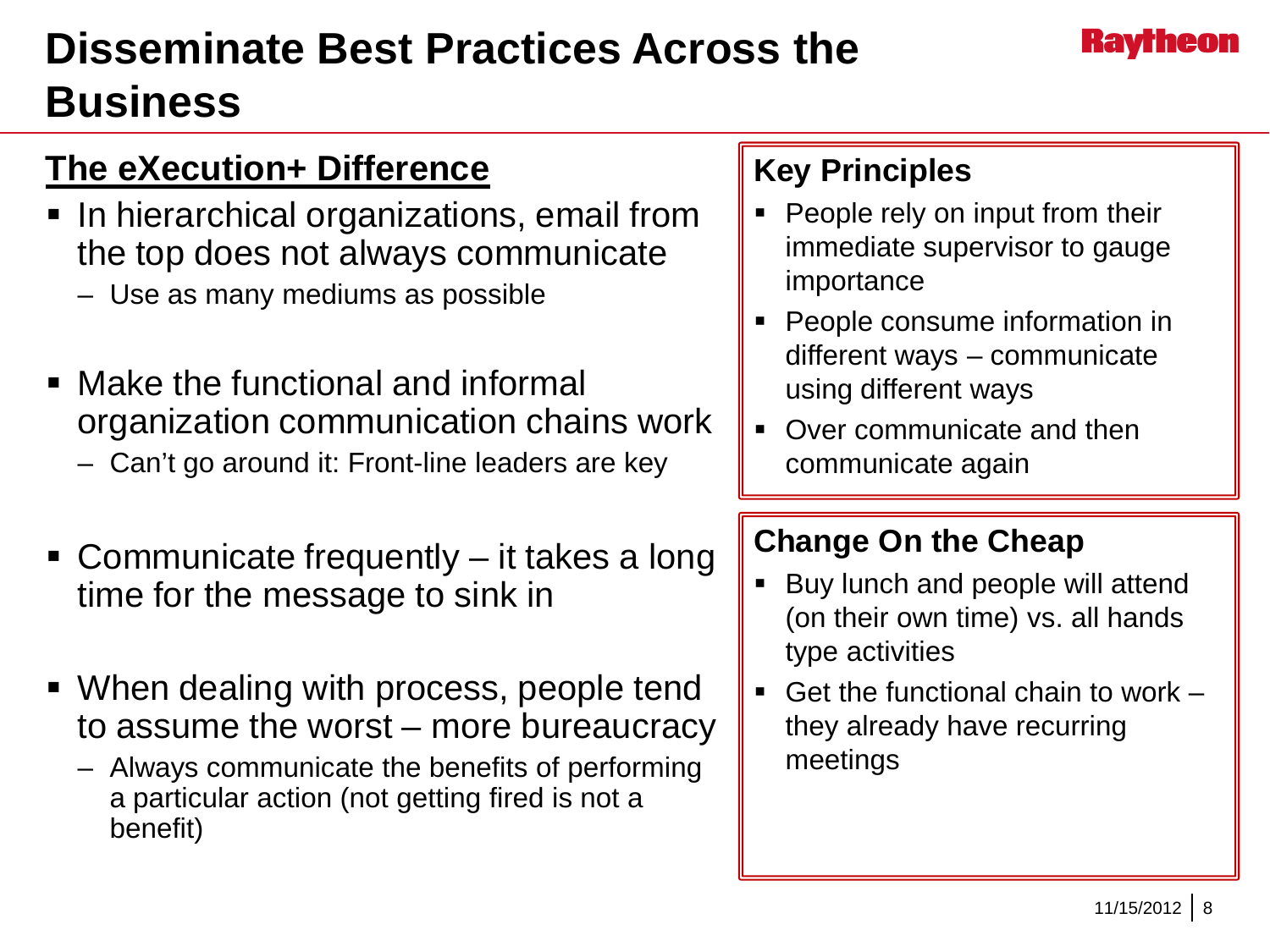## **One Deployment Methodology for Improvements**

## **The eXecution+ Difference**

- **Common deployment process** orchestrated from a single source
- **Instrument the process to be followed** 
	- Good output does not necessarily indicate process execution efficiency
	- # of people trained, classes held also does not indicate execution efficiency
- Two types of measures and three collection methods
	- Types: Does it exist? Is it right?
	- Methods: Direct Collect, Solicit, Survey
- Share measures carefully outside of leadership – not about making it "green"

## **Key Principles**

- One deployment process
- Make the measures about change not compliance or box-checking
- Measurement should be unobtrusive
- Achievement of the goal is not sufficient – must be sustained

- Use existing artifacts and repositories to the maximum extent possible
- Avoid surveys and diagnostics expensive & subjective
- Invest in measurement automation – more accuracy and reduces time to collect and report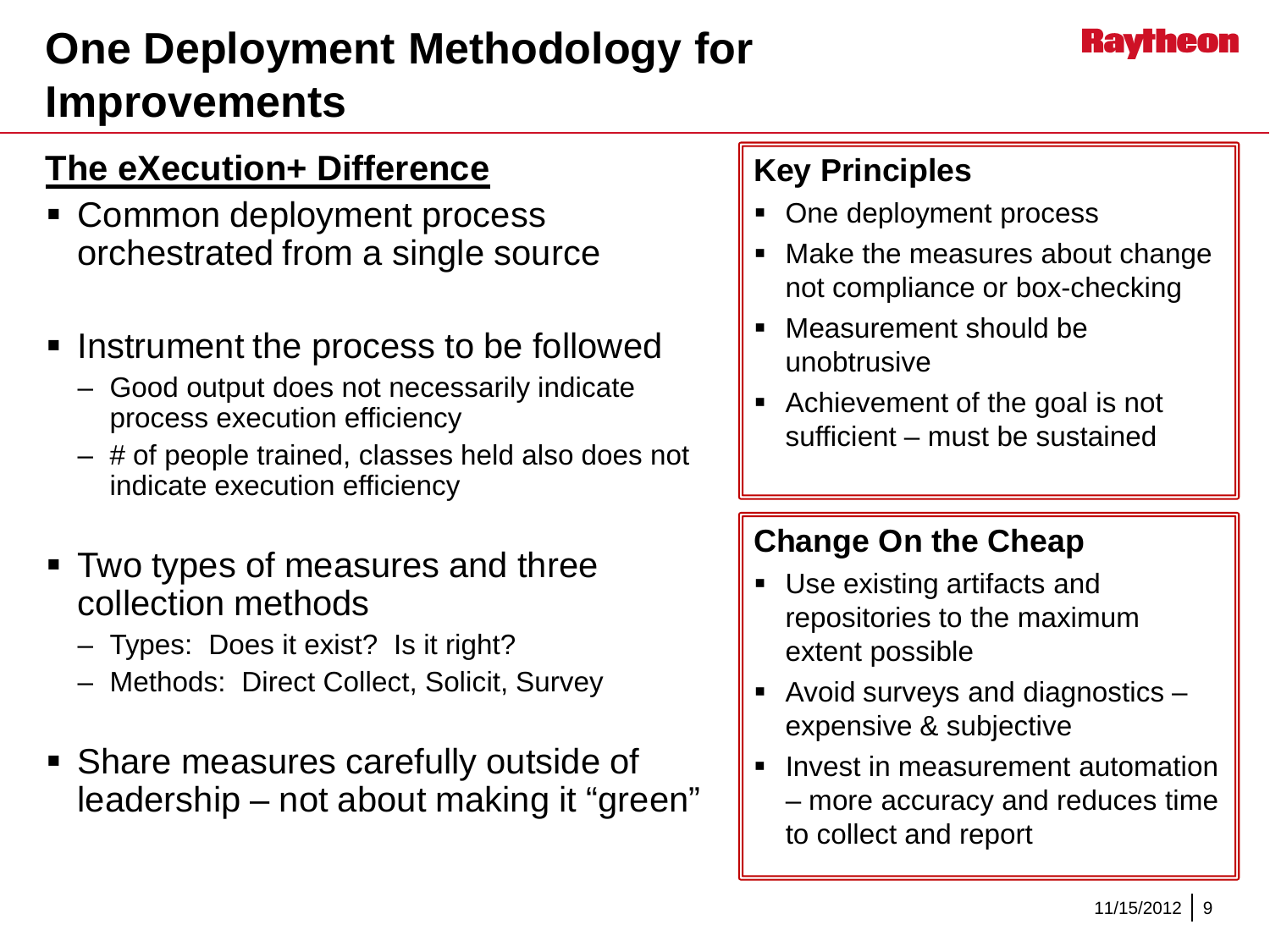# **Surface Barriers & Break Them Down**

## **The eXecution+ Difference**

- At some point, change will not occur as quickly as desired – common barrier classification taxonomy:
	- Education: "I don't know how."
	- Alignment: "I don't think I should."
	- People: "I should, others think I shouldn't."
	- Technology: "I should, but the solution doesn't work"
- Make the functional organization learn to resolve barriers – don't let the process group jump in and do it for them
- **If barriers are not getting resolved, start** with leadership – there is most likely an alignment problem at some level

## **Key Principles**

- Process group provides a "tension" point" for organization
- Manage barriers in a systematic, documented fashion to closure
- Rate of change is governed by leadership involvement

- Use existing CM or Action Item tools for barrier tracking
- Initiate barrier busting activities as soon as measures indicate lack of improvement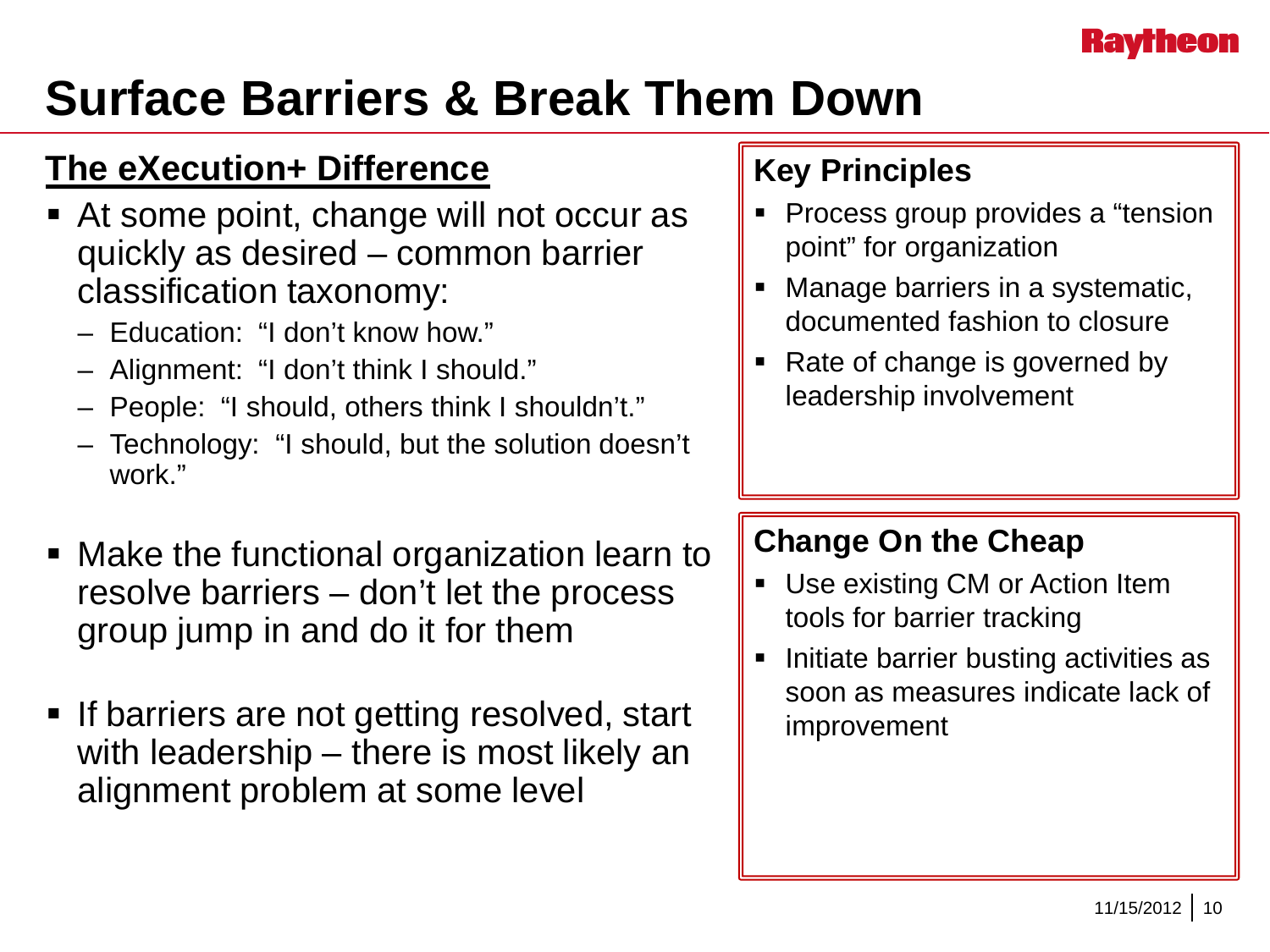# **Summary - How is X+ different?**

| <b>Typical Approach (Failure Mode)</b>                           | <b>Undesirable Effect</b>                                       | eXecution Difference                     |  |  |
|------------------------------------------------------------------|-----------------------------------------------------------------|------------------------------------------|--|--|
| Ad-hoc approach to deployment                                    | Organizational bandwidth to                                     | Deployment schedule based on             |  |  |
| of improvements (whenever the                                    | address identified issues is limited                            | smaller "chunks" of change versus        |  |  |
| improvement is ready)                                            | and inefficiently utilized                                      | an entire solution at once               |  |  |
| Metrics used to indicate change in Culture of "box-checking" and |                                                                 | Focus on hearts and minds versus         |  |  |
| behavior (tendency to focus on                                   | compliance versus mentoring and                                 | compliance – metrics follow org.         |  |  |
| "making it green")                                               | explaining why we do what we do                                 | learning & communication                 |  |  |
| Each project develops a                                          | Leads not experts in deployment;                                | Defined templates, standardized          |  |  |
| customized approach for                                          | Rework of deployment                                            | measurement approaches, and              |  |  |
| deploying their particular solution                              | information; Variability                                        | coordinated schedule                     |  |  |
| Project lead queries program                                     | Programs slow to respond to                                     | Focus on developing quantitative,        |  |  |
| personnel periodically to measure                                | requests; Too many people pinging non-intrusive measurements to |                                          |  |  |
| status of change                                                 | program for data at once; Data                                  | minimize human-in-the-loop data          |  |  |
|                                                                  | often subjective with justifications collection activities      |                                          |  |  |
| When change not happening                                        | Fixes parts of the organization                                 | <b>Functional organizations</b>          |  |  |
| quickly enough, project lead                                     | (specific programs); Functional                                 | accountable for change with              |  |  |
| begins to work individually with                                 | org. never learns how to                                        | support from org resources to            |  |  |
| program personnel                                                | implement org. change                                           | provide added bandwidth                  |  |  |
| Barriers to change communicated                                  | Barriers get "lost" at different                                | <b>Common classification of barriers</b> |  |  |
| in varying "languages" in different                              | levels of the organization with no                              | with clear communication path up         |  |  |
| venues                                                           | real resolution                                                 | organization                             |  |  |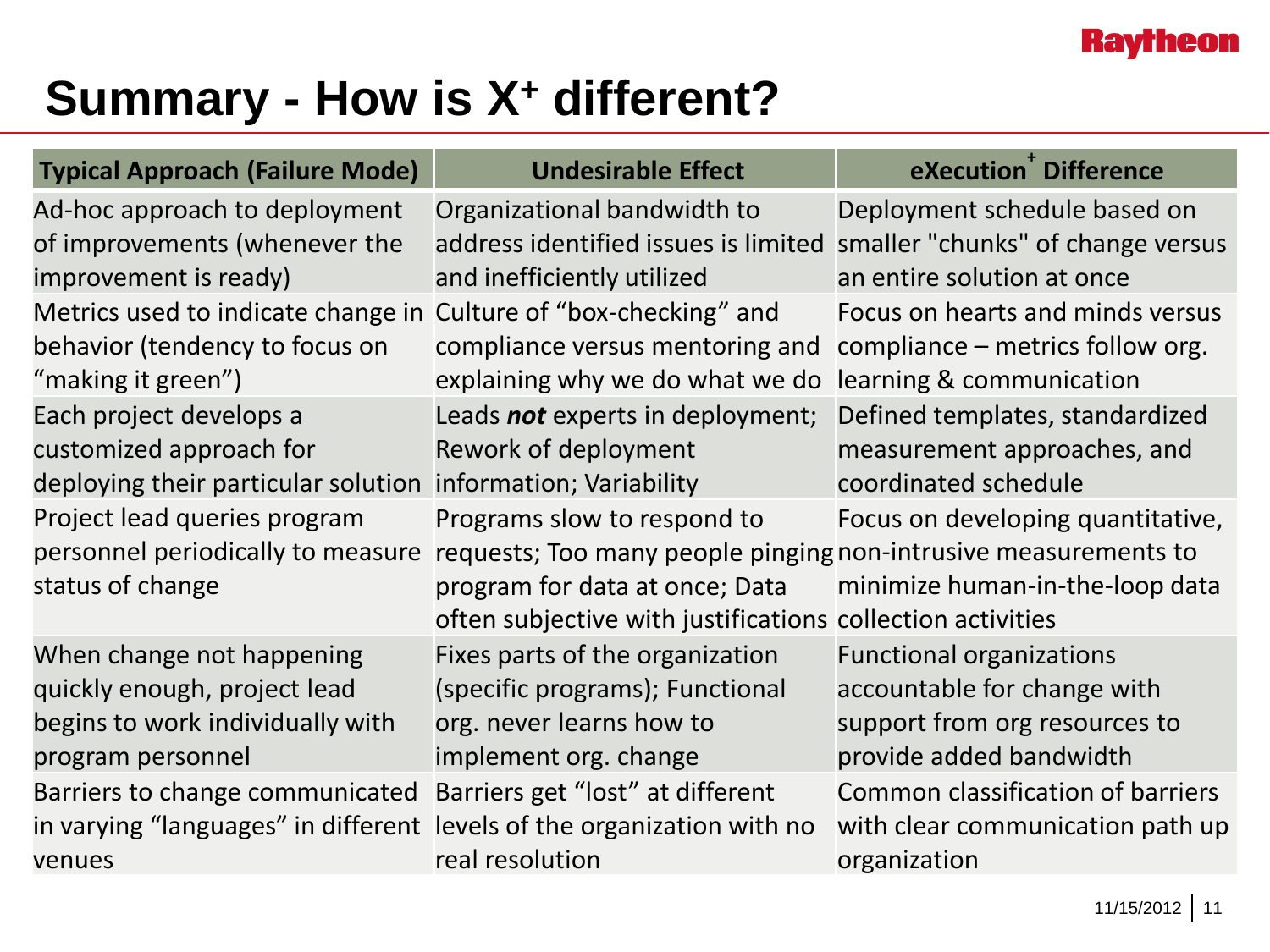

# **Conclusion: eXecution+ Works**



#### **Today, we know:**

- We manage specifications well in DOORS
- We use scripts to generate our metrics more accurate and automatic
- We use RPE to generate MS Word versions of specs for delivery – 90% less time to create!
- We track design margin and use statistical measures for the variance in expected technical performance
- Organizational Change
	- Not just box checking
	- It's all about enhancing our performance *not* compliance
- Effective Communication
	- As many mediums as possible
	- How and Why
- **Establish Need for Change &** Clear Goals
	- Prioritize issues and break process down to behaviors
- Maintain Sense of Urgency
	- Leadership must drive
	- Resolution of issues is a *top* priority for the organization
- **Broad Involvement** 
	- The broader functional organization is key – can't be just the process group
	- Process group orchestrates the improvement initiatives

#### We *know* the steps needed to *change* the organization.